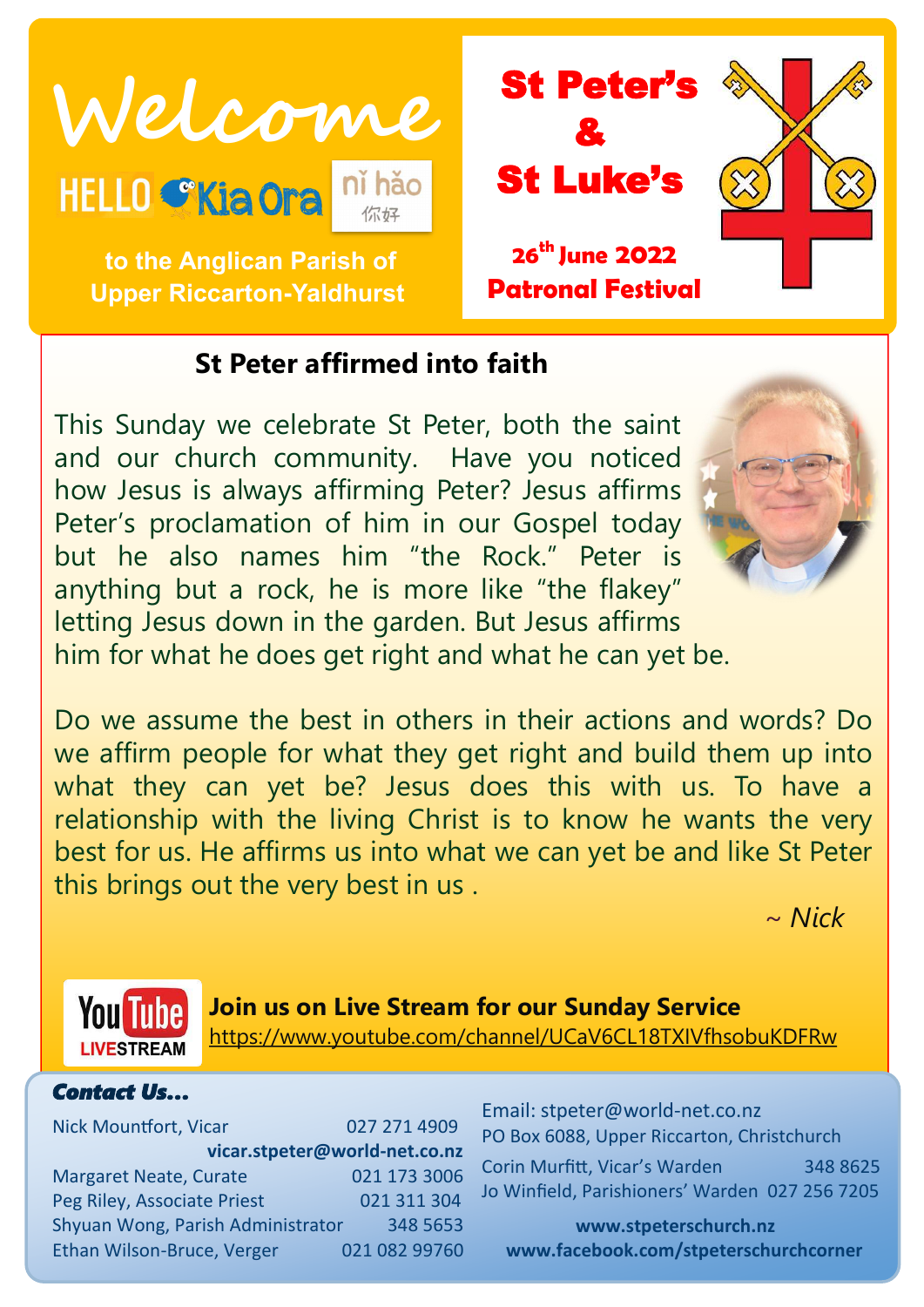# **News in the Parish**

## **Growing Faith**

The Growing Faith group has started again. Because of winter darkness we meet at **4:15pm on Sunday**. Open to all, the group is aimed at those who are relatively new to our Anglican faith and those who feel they are a little stuck in their faith. However, those with a strong faith who would like a fresh look at things or who would like to act as mentors are very welcome. Please bring a bible with you. Please email questions to: curate.stpeter@worldnet.co.nz

~ *Margaret*

## **COFFEE and CHAT**

In order for Coffee and Chat to be able to continue there is an URGENT need for volunteers to go on the roster for set-up duties and serving tea and coffee.

Also note that from June 30 the meeting will be held in the Atrium.

If you can help please ring Barbara Clarke: 348-0060 or 021 022 00548 email: babs.86@xtra.co.nz

Also **NOTE:** CHANGE OF VENUE - From June 30 Coffee and Chat will meet in the Atrium.

**MAHJONG:** There is a group who are thinking of beginning a Mahjong 'club.' They would like to have an idea about the level of interest. If this is something you would like to know more about please contact Sue Robb: Ph 021 657 962 or email sue.robb.nz@gmail.com, or Contact Margaret Morton, 03 342 8101.

**Please Note:** Users of Bowden Hall To assist in the first aid of all people, a key for the Parish Hall has been hung inside the First Aid door, to access the DEFIBRILLATOR in emergencies. May it never be needed!!

*~ Peg*

#### *Please note:*  **Tuesday Exercise Classes is in recess until August**

# **Upcoming Special Service dates:**

Thanksgiving Service - 19<sup>th</sup> June St Peter's Patronal Festival - 26<sup>th</sup> June Nurse Maude Service - 3rd July Racing Service - 7<sup>th</sup> August Spring Service - 4<sup>th</sup> September Pet's Service St Luke's - 4<sup>th</sup> September Petersgate Service - 25<sup>th</sup> September

## **Thank you to the Parish**

Dear Church Family,

A huge thank-you for letting us use the Atrium for our 50<sup>th</sup> wedding anniversary party with our extended family on Sunday afternoon *(12/6).*  The venue was perfect, the facilities excellent and hopefully we left not too big a footprint when we left!

Special thanks to Corin Murfitt, Jo Winfield and Ethan for the extra effort required of them to get the party off to a good start and a good finish it was a fitting tribute to fifty years of togetherness and the family enjoyed it all.

We feel very blessed to have joined such a caring church family in our new home. Our thanks to you all.

*Blessings,*

*Idabelle and Robert Webb*

## **Parish Concert**

We are planning a parish concert for the  $3^{rd}$  July. We are looking for some people

who would like to put on an act or sing/dance/play an instrument. This will be a koha event for parishioners in the church at 2pm on Sunday 3rd July. It will be great to begin celebrating our Patronal Festival again after a break of several years. Let Jo know if you are interested in performing, please! 027 2567205 *~Jo*

Watch for the **Gateway Winter 2022**  which will be out soon!!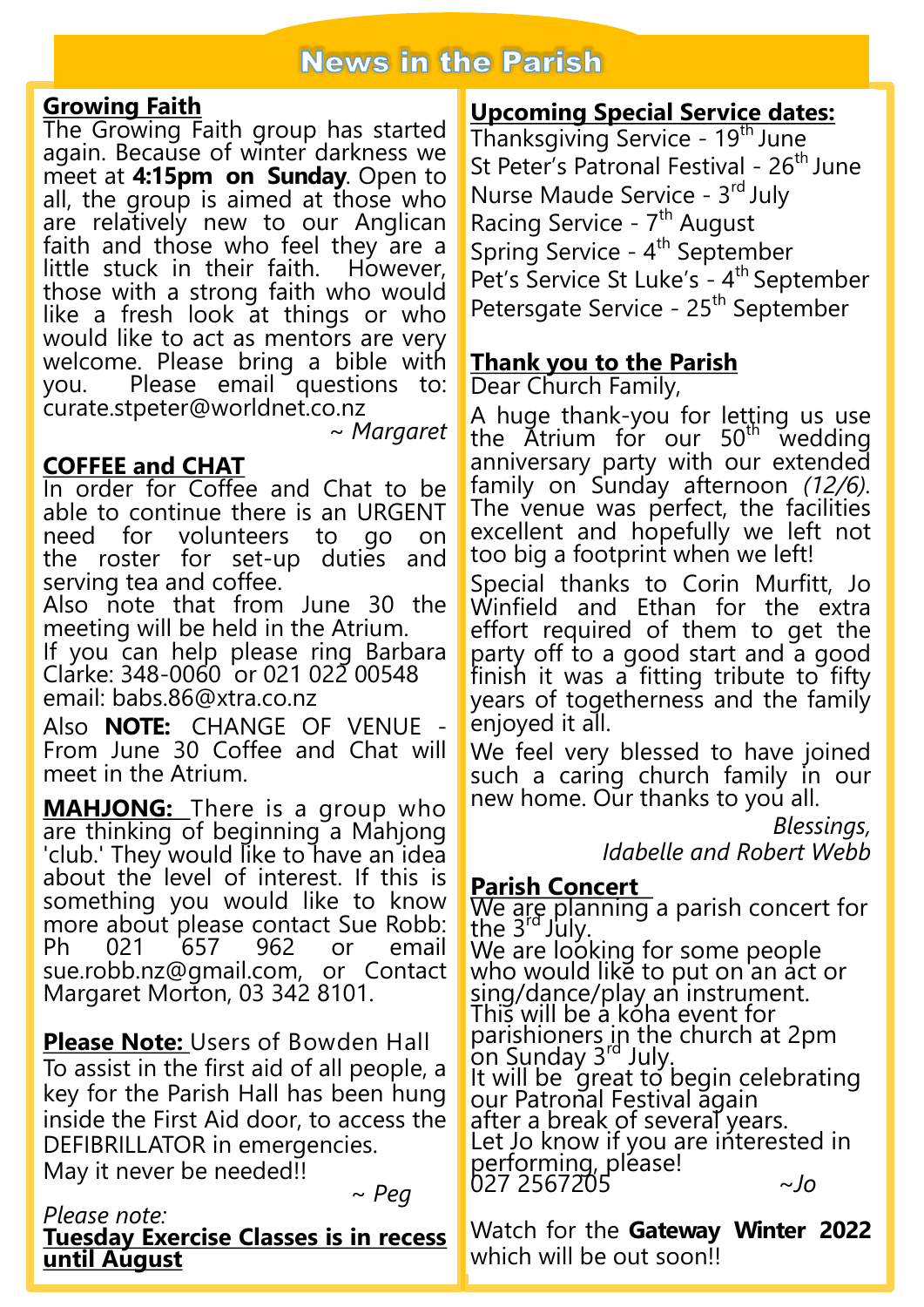



Proudly helping bring children back Church Corner

We have started our focus on<br>Matariki at preschool. The at preschool. children are learning about some of the customs associated with Māori New Year. We are combining our focus on Matariki with preparations for our Nurse Maude week. We will<br>incorporate both important incorporate both important events in the children's performance at the Nurse Maude ser-<br>vice on 3<sup>rd</sup> July. vice on  $3<sup>r</sup>$ 

It was so disappointing that we only had 1 preschool child and 1 preschool staff member at the service of Thanksgiving last Sunday. Last week we had so many children away with winter bugs and that was followed by the staff being away sick.

~ *Liz Orr stpeterspreschool@mcctrust.nz*

## **Garage Sale**

I wish to express my personal gratitude for everyone who worked hardbefore, during and after the garage sale last weekend. We raised just under \$3000 which, given it was winter and we weren't selling furniture or other things from the container, was an amazing effort. Our next sale will be in October on a date to be determined. I was so grateful,

 $\sim$  Jo Winfield *Convenor*

## **Surplus Church Pews for Sale**

There are a small number of church pews for sale. These are surplus to our requirements. They are the same as the pews you will see in the church. They are made of Kauri, and must be at least 100 years old. One price - \$400.00 per pew. Orders taken on 027 433 1220 Many thanks. *~ Dennys*



## **This Week's Diary**

### Sunday 26 June

**Patronal Festival** — 8am, 9:30am, and 11:15am Family Church **Vestry Renewal — 12pm, Atrium Growing Faith** — 4:15pm, Atrium

Monday 27 June **Morning Prayer** — 9am, Chapel

Tuesday 28 June **Morning Prayer** — 9am, Chapel **Staff Meeting** — 9:20am, Atrium **Exercise class** — *no class until August*

Wednesday 29 June **Morning Prayer** — 9am, Chapel Wed Service - 10am, Church

Thursday 30 June **Morning Prayer** — 9am, Chapel **Coffee & Chat** — 10am, **Atrium Choir** — 7:30pm, Church

Friday 1 July **Morning Prayer** — 9am, Chapel **A-Team** — 9am, by the hall



**Bank: Bank of New Zealand** Branch: Upper Riccarton, Christchurch Account Details: 02-0874-0021566-00